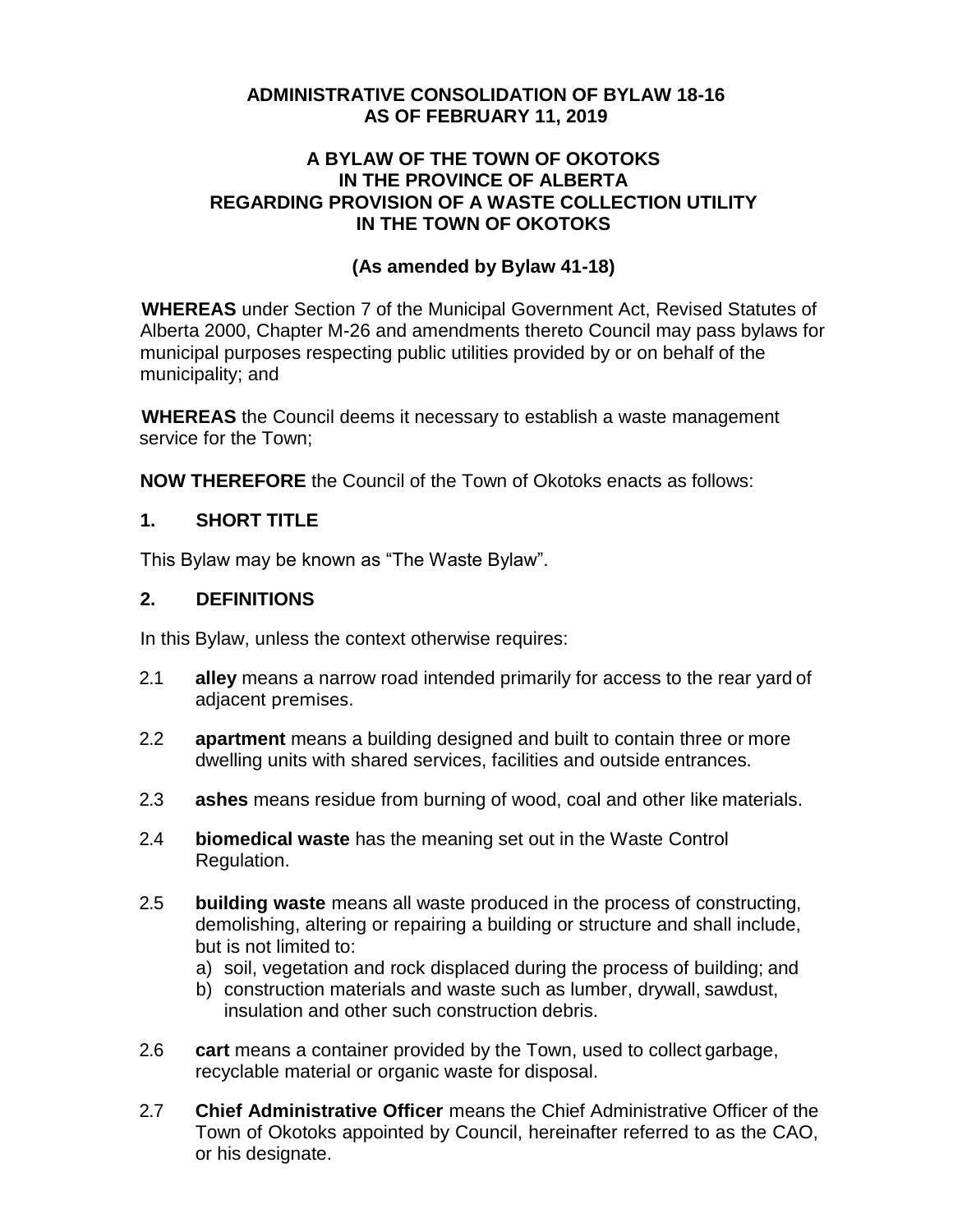- 2.8 **collect/collection** means picking up and gathering waste material and includes its transport to a disposal or processing site.
- 2.9 **collector** means a person who collects waste within the Town as an agent, contractor or employee of the Town.
- 2.10 **commercial container** means any container utilized for the storage and collection of waste by commercial, industrial and public service sector premises and is emptied at or removed from said premises and transported for disposal of waste off-site by a private hauler.
- 2.11 **commercial premises** means any premises which is not an eligible residential household, unless otherwise authorized by the CAO, and includes:
	- a) any premises engaged in commerce;
	- b) any premises which is an apartment building;
	- c) any premises which is part of a condominium; and
	- d) any premises or owner which is exempt in whole or in part from municipal assessment or taxation.
- 2.12 **condominium** means a residential property divided into individually owned units as described in the Condominium Property Act, RSA 2000, C 22.
- 2.13 **Council** means the Council of the Town of Okotoks.
- 2.14 **curbside** means a side of a street bordered by a curb.
- 2.15 **disposal site** means any premises designated by the CAO for the disposal of waste or any other premises which is approved by Alberta Environment for the disposal of waste.
- 2.16 **household** means a building in which people live.
- 2.17 **eligible single family residential household** means a household eligible for residential waste collection, if:
	- a) it is a single family detached household;
	- b) it is a multi-unit dwelling that is not a condominium and is approved for pick up by the CAO; or
	- c) it is otherwise authorized by the CAO.
- 2.18 **garbage** means materials that are deposited in a landfill but does not include trade waste, building waste, biomedical waste, hazardous waste, recyclable material and organic waste.
- 2.19 **hazardous waste** means any substance or item that falls within the definition of hazardous waste under the Waste Control Regulation.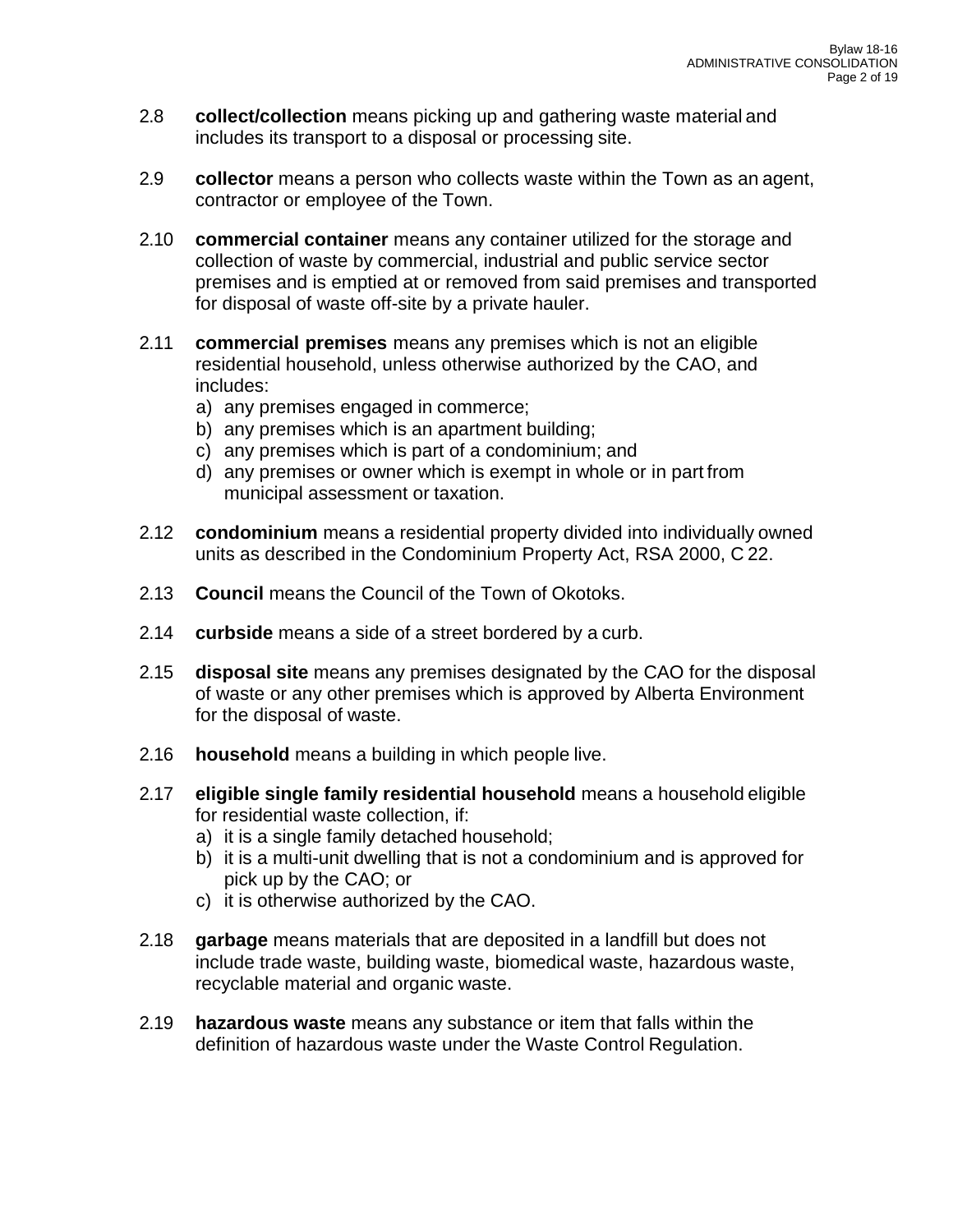- 2.20 **industrial premises** means any premises which is not an eligible residential household and includes places that carry on one or more of the following activities:
	- a) manufacturing;
	- b) processing;
	- c) assembling;
	- d) cleaning;
	- e) repairing;
	- f) servicing;
	- g) testing;
	- h) storage;
	- i) warehousing; and
	- j) distribution of materials, goods, products and/or equipment.
- 2.21 **institutional premises** means any premises which is not an industrial premises, a commercial premises or an eligible residential household and includes, notwithstanding the foregoing, premises that consist of the following uses:
	- a) community buildings and facilities;
	- b) federal, provincial or municipal government buildings;
	- c) hospital and healthcare facilities;
	- d) religious institutions;
	- e) schools; and
	- f) senior citizen centres.
- 2.22 **material recovery facility** (MRF) means a specialized plant that receives, separates and/or prepares recyclable material for marketing to end-user manufactures or the open market for sale.
- 2.23 **multi-family residential** means a group of two or more dwelling units including apartments, condominiums and housing co-operatives.
- 2.24 **non-residential** means a commercial, industrial or institutional premises.
- 2.25 **official branch tag** mean a tag, printed with the Town of Okotoks' logo, issues to the owner of an eligible residential household upon payment of the prescribed rate as set out in the Fees, Rates and Charges Bylaw.
- 2.26 **official excess garbage bag** means a garbage bag, printed with the Town of Okotoks' logo, issued to the owner of an eligible residential household upon payment of the prescribed rate as set out in the Fees, Rates and Charges Bylaw.
- 2.27 **official excess yard waste bag** means a compostable bag, printed with the Town of Okotoks' logo, issued to the owner of an eligible residential household upon payment of the prescribed rate as set out in the Fees, Rates and Charges Bylaw.
- 2.28 **organic waste** means waste material of animal or plant origin that is compostable, including yard waste.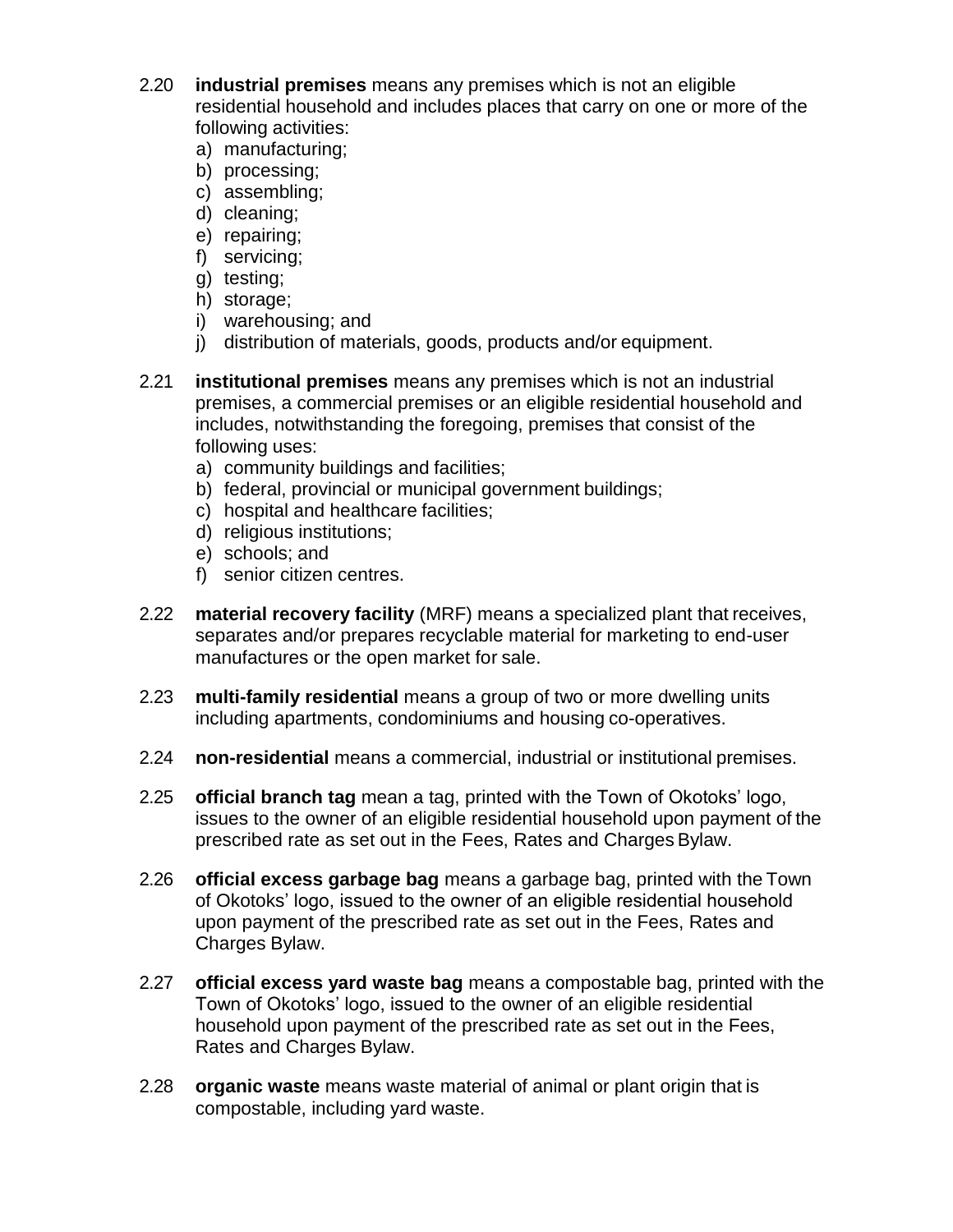- 2.29 **owner** means:
	- a) a person who is registered under the Land Titles Act as the owner of a parcel of land, or
	- b) a person who is recorded as the owner of a property on the tax assessment roll of the Town of Okotoks, or
	- c) a person who has purchased or otherwise acquired a parcel of land, whether he has purchased or otherwise acquired the land directly from the owner or from another purchaser, and has not yet become the registered owner thereof; or
	- d) a person holding himself out as the person having the powers and authority of ownership of a property or premises or who for the time being exercises the powers and authority of ownerships; or
	- e) a person controlling a property or premises under construction, or
	- f) a person who is the occupant of a property or premises pursuant to a rental or lease agreement, license or permit;
- 2.30 **Peace Officer** means a person defined as a peace officer under the Peace Officer Act and includes
	- a) a member of the Royal Canadian Mounted Police;
	- b) a duly appointed Community Peace Officer employed by the Town; and
	- c) a Bylaw Enforcement Officer appointed by the Town of Okotoks to enforce bylaws of the Town.
- 2.31 **pet waste** means animal excrement generated by small domesticated household pets including cats, dogs, small rodents other similar domesticated pets kept for companionship or enjoyment, or designated farm animals allowed by the Towns Responsible Pet Ownership Bylaw, however excludes undesignated farm, wild, working, undomesticated or commercial livestock animals.
- 2.32 **premises** means a building together with its grounds or other appurtenances.
- 2.33 **private hauler** means any person who transports or causes to be transported any waste within the Town of Okotoks other than collectors as defined in this Bylaw.
- 2.34 **property line** means the boundary line between two pieces of property.
- 2.35 **recyclable material** means material or a mixture of materials approved by the CAO that can be recycled by the Town.
- 2.36 **recycling/eco centre** means a collection, sorting and/or processing station approved by the CAO where recyclable material is collected, sorted, compacted, shredded, ground, and/or processed.
- 2.37 **residential garbage collection cart** means the official Town owned and distributed automated residential garbage collection cart provided to an eligible residential household by the Town for the collection of garbage as approved by Council.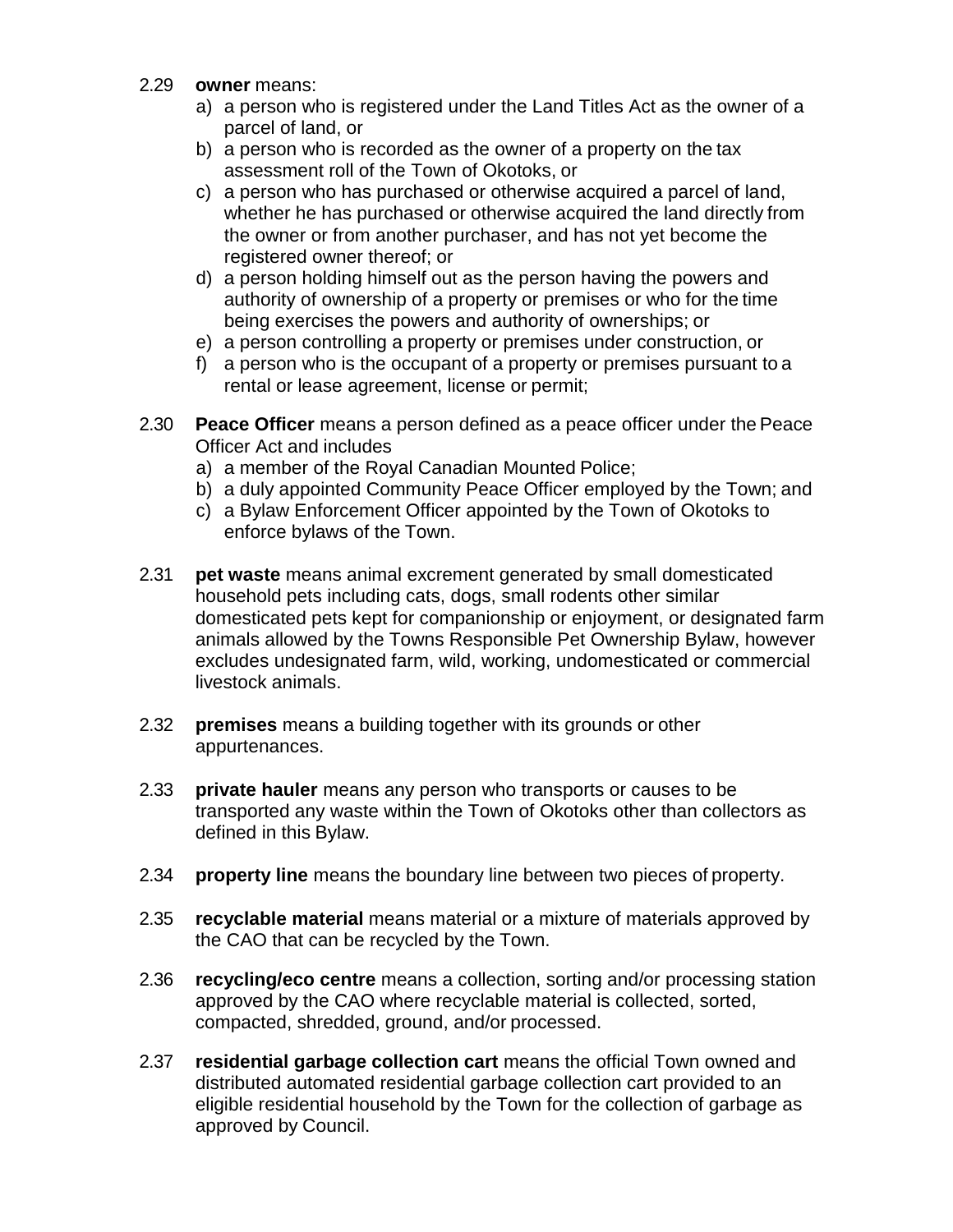- 2.38 **residential organic waste collection cart** means the official Town owned and distributed automated residential organic waste collection cart provided to an eligible residential household by the Town for the collection of organic waste as approved by Council.
- 2.39 **residential property** means land with improvements designated, intended or used for residential occupancy.
- 2.40 **residential recycling collection cart** means the official Town owned and distributed automated residential recycling collection cart provided to an eligible residential household by the Town for the collection of recyclable material as approved by Council.
- 2.41 **residential waste collection cart** means any of the three official Town owned and distributed automated collection carts provided to an eligible residential household by the Town for the collection of garbage, recyclable material and/or organic waste as approved by Council.
- 2.42 **residential waste collection point** means the location where any of the three official Town owned and distributed automated waste collection carts and/or official excess garbage bag(s) are placed for collection.
- 2.43 **sharps** means needles or other instruments used to cut or pierce the skin in medical treatment or in the provision of a personal service, such as tattooing, piercing, electrolysis or other such personal service, or any container designed to dispose of sharps.
- 2.44 **street** means a public thoroughfare within the Town and includes, without limitation, roads, alleys, boulevards, sidewalk(s) and the land within the right of way on each side of and contiguous to the prepared surface of the thoroughfare.
- 2.45 **Town** means the Town of Okotoks, a municipal corporation in the Province of Alberta, and where the context so requires means the area of land within the corporate boundaries thereof.
- 2.46 **trade waste** means and includes every kind of waste material from a commercial or industrial establishment where the establishment occupies all or part of a building having mixed uses, and shall include material from the work or constructing, repairing, renovating, demolishing, clearing or grading of buildings or premises.
- 2.47 **violation tag** means a notice or tag in a form as approved by the CAO, issued by the Town of Okotoks allowing the inclusion of a fine established under this Bylaw.
- 2.48 **violation ticket** means a ticket issued pursuant to Part 2 or Part 3 of the Provincial Offences Procedures Act, RSA 2000, C P-34, as amended and any regulations thereto.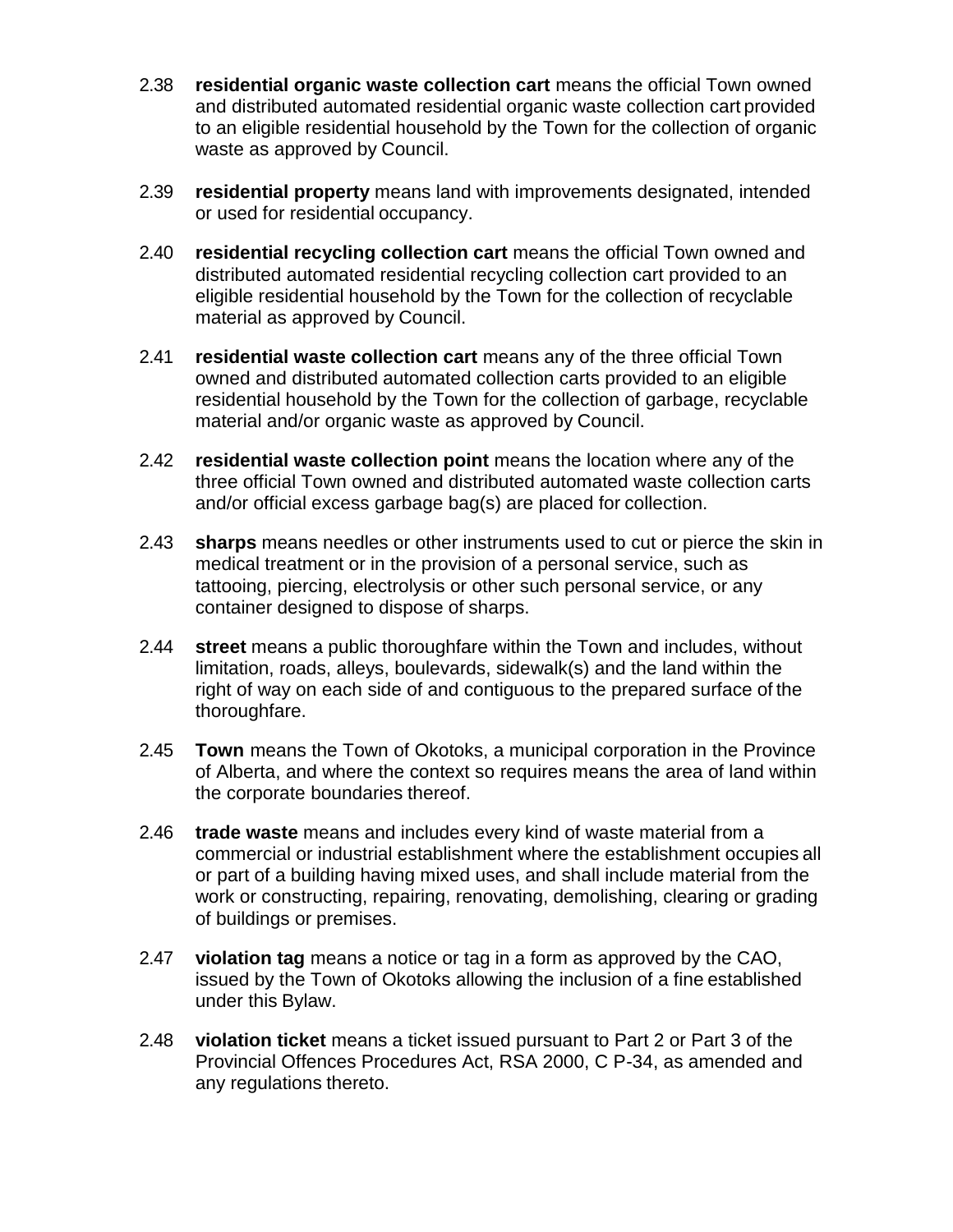- 2.49 **Waste Control Regulation** means Alberta Regulation 192/1996 as amended or replaced from time to time.
- 2.50 **waste or waste material** means any unwanted materials or unusable items, remains or by-products including materials that are land-filled, recycled, composted or disposed of through other official means.
- 2.51 **waste receptacle** means a container that is not a commercial container and is designed to facilitate the disposal of waste and which is approved pursuant to the provisions of this Bylaw for the disposal of waste or any particular type of waste.
- 2.52 **yard waste** means waste from gardening or horticultural activities and includes grass, leaves, plants, tree and hedge clippings, but excludes tree limbs, tree trunks, sod, whole shrubs or whole bushes. It also excludes plants that are diseased or identified as invasive by the authorized Designated Agency. Such plants are to be disposed of with regular garbage.

#### **3. Prohibitions**

- 3.1 Except where permitted under this Bylaw, no person shall store or deposit any waste on any property owned or occupied by the Town or on any street.
- 3.2 Section 3.1 shall not apply where:
	- a) any waste is stored or deposited at any disposal site designated by the CAO;
	- b) a waste receptacle or commercial container is placed on a street for use by the public with the consent of the CAO;
	- c) a person is actively engaged in loading or unloading any waste receptacle or commercial container; or
	- d) it is the eligible residential household's collection day and it is within the household's allowable collection hours as part of the Town's residential collection services as indicated in Section 5.2.
- 3.3 No person shall scavenge or interfere with waste from any premises within the Town.
- 3.4 No person shall deposit and/or remove waste in a waste receptacle or commercial container without the consent of:
	- a) the owner of the receptacle or container; or
	- b) the owner of the premises where the receptacle or container is located.
- 3.5 No person shall obstruct or interfere with the Town or any of its contractors, agents, employees or officers in the exercise of its powers and duties under this Bylaw.
- 3.6 No person, other than the owner, a person authorized by the owner, or a collector, shall interfere with a waste receptacle or commercial container or with any contents therein.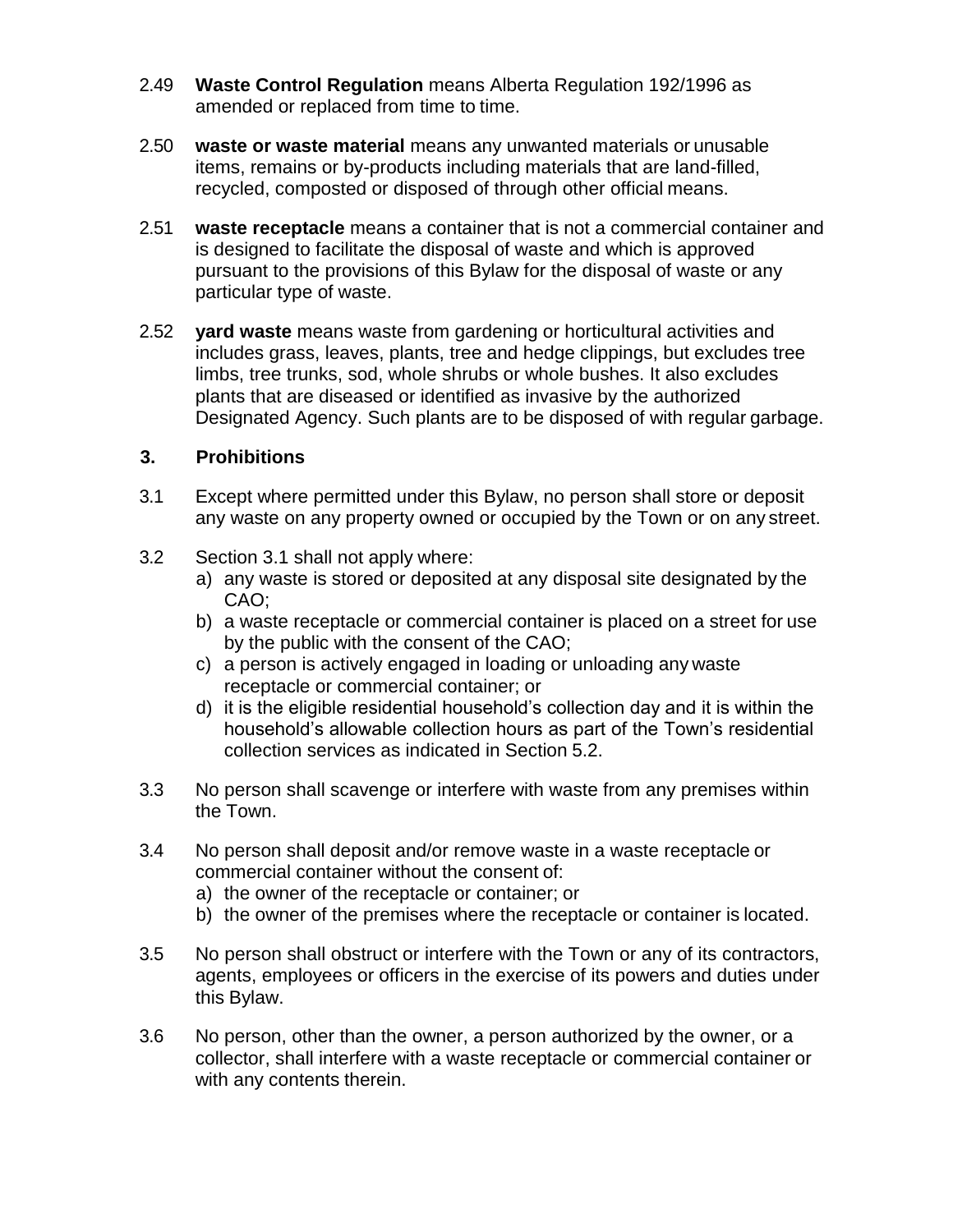- 3.7 No person shall:
	- a) construct or commence to construct a building; or
	- b) demolish, reconstruct, alter, add to or extend an existing building in the Town without first making adequate provision on the premises for the storage of waste in proper receptacles or containers under this Bylaw.
- 3.8 No owner shall permit or allow a waste receptacle or commercial container to be placed or left on a street or public property unless otherwise permitted by this Bylaw.
- 3.9 No person shall:
	- a) mix combustible and non-combustible matter in waste receptacles or commercial containers;
	- b) deposit any hazardous materials, including explosive or inflammable materials, in any receptacle for collection;
	- c) deposit any biomedical waste in any receptacle; or
	- d) deposit in a waste receptacle or commercial container any ashes, which have not been properly extinguished.
- 3.10 No owner shall allow the accumulation of waste of any kind:
	- a) on their premises except in a building or a composter/digester;
	- b) inside a portion of the building to which the public have access; and
	- c) on any vacant land.
- 3.11 Where an owner fails to have waste removed and disposed of in accordance with the terms of this Bylaw, the Town may:
	- a) proceed to have the waste collected, removed and disposed of in an approved disposal site; and
	- b) charge the owner for the costs of so doing.
- 3.12 No person disposing of waste shall dispose of it other than at an approved disposal site.
- 3.13 No person shall burn any waste in an open fire, outdoor fire pit or any burning apparatus outdoors within the Town.
- 3.14 No person shall place any sharps in waste placed for collection by the Town, a collector or by a private hauler.
- 3.15 Animal carcasses or parts thereof shall be treated as hazardous waste and managed in accordance with Section 3.18.
- 3.16 No person in charge of a deceased animal shall allow the animal carcass to remain on any street or highway within the Town for longer than four hours after its death, or to obstruct the street or highway in any way. The person shall ensure the animal carcass is disposed of or otherwise dealt with in accordance with the terms of this Bylaw.
- 3.17 No person shall sweep or place dust, debris or waste into the gutter or onto a street.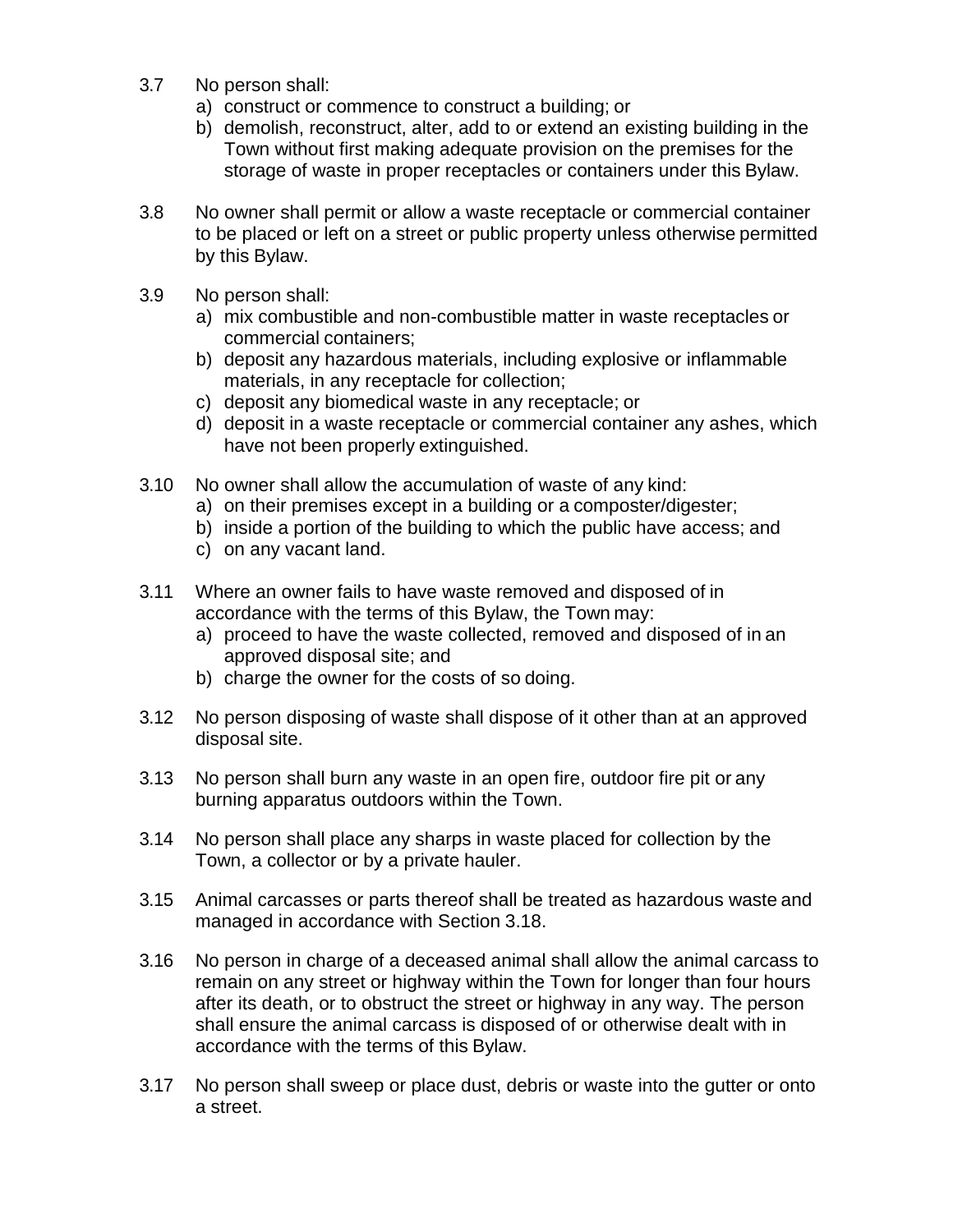- 3.18 All hazardous waste must be dealt with by the owner in accordance with the federal and provincial legislation and regulations regarding the handling of such waste, unless otherwise authorized by the CAO.
- 3.19 No person carrying out the construction or renovation of buildings shall deposit or allow the accumulation of earth or waste on any street or public property.
- 3.20 No person shall transport any waste from butcher shops, slaughter houses, or other like premises except in properly covered metal receptacles or in vehicles which are covered with canvas or tarpaulins constructed and arranged so as to prevent contents from falling on the streets, to protect the contents from flies, and to control the escape of any offensive odour, liquid or material waste.
- 3.21 No person shall transport any waste material without properly covering or securing the load with ropes, tarpaulins or canvas to prevent any waste material from blowing out of or falling off a vehicle.

# **4. Provision of Single Family Residential Waste Collection Services**

- 4.1 The Town may enter into contracts:
	- a) for the collection on behalf of the Town of the whole or a portion of the waste to be collected by the Town pursuant to the provisions of this Bylaw; and
	- b) for the collection of waste that the Town is not otherwise obligated to collect pursuant to the provisions of this Bylaw.
- 4.2 The Town and/or a Town approved contractor may provide the necessary vehicles for the public collection and removal of waste within the limits of the Town and on all properties owned by the Town.
- 4.3 The Town and/or a Town approved contractor may provide, supervise and operate the facilities necessary or desirable for the disposal and/or processing of waste collected or removed by the Town.
- 4.4 The Town and/or a Town approved contractor may supervise the collection, removal and disposal of waste and:
	- a) direct the days and times that collection shall be made in different areas of the Town; and
	- b) decide on the quantities and classes of waste that will be accepted by the Town for collection, disposal and/or processing from eligible residential households.

# **5. Single Family Residential Waste Collection Services**

5.1 Unless otherwise authorized by the CAO, when placing residential waste collection cart(s) out for collection, the owner of an eligible residential household shall place their residential waste collection cart(s) as follows: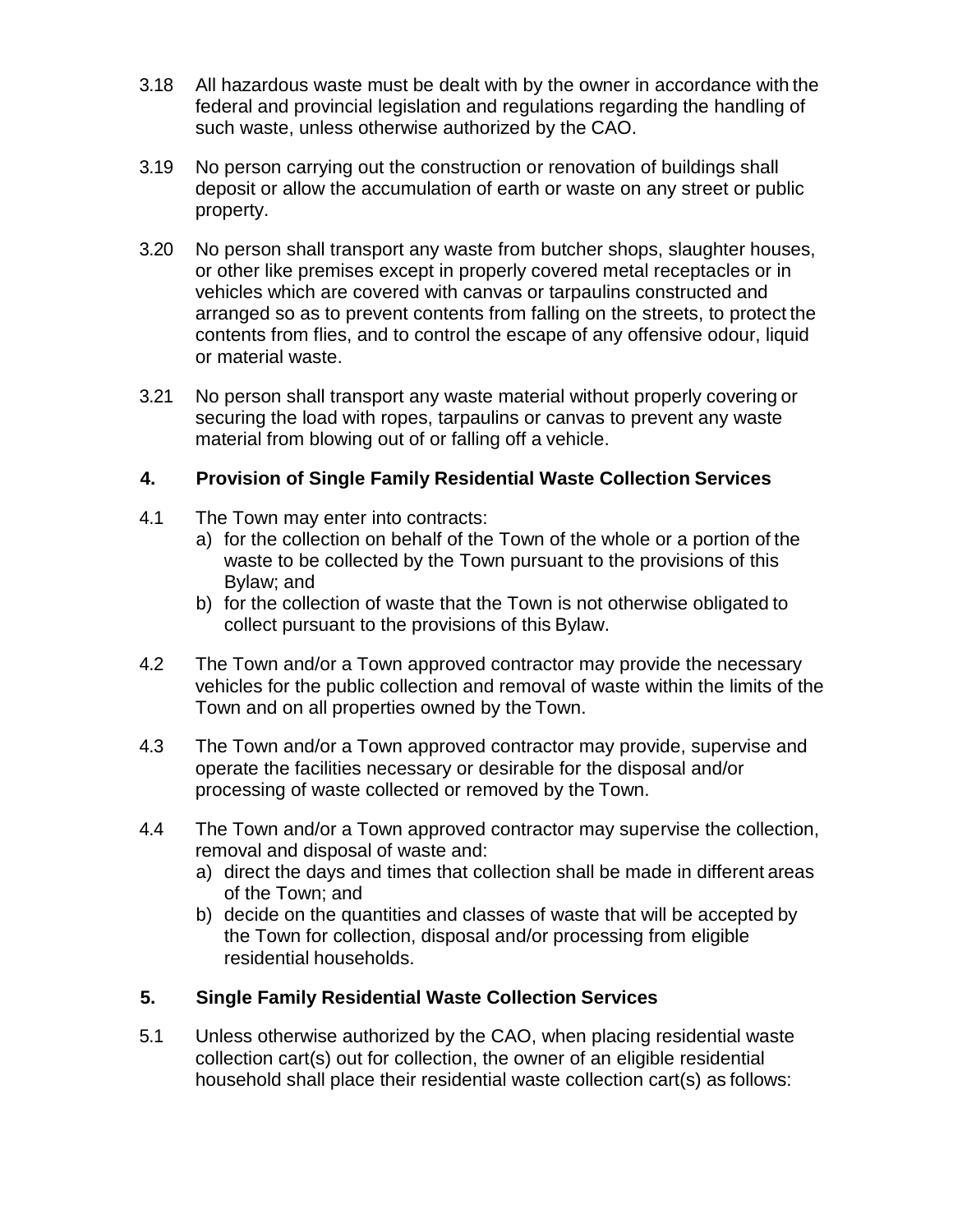- a) in a manner that automated collection may occur without collectors being required to manually move a residential waste collection cart to allow pick up;
- b) in a manner that the front of the residential waste collection cart is facing into the street or alley;
- c) where any household is served by an alley, all waste collection carts from such household units shall be placed within the alley adjacent to the property line with sufficient clearance to the rear of the residential waste cart, between residential waste collection carts and from any obstacles such as cars, utility boxes etc.;
- d) in cases where no alley exists, all residential waste collection carts shall be placed for collection within the street at the edge of the curb with sufficient clearance to the rear of the residential waste collection cart, between residential waste collection carts and from any obstacles such as cars, utility boxes etc.;
- e) in cases where official excess garbage bags are set out for collection, the bags must be placed to either side of any residential waste collection cart providing sufficient clearance for automated collection;
- f) residential waste collection carts must not be placed on the sidewalk or in such locations as to interfere with vehicle and/or pedestrian traffic;
- g) residential waste collection carts must be placed on a level surface no more than 15 cm above the road elevation;
- h) residential waste collection carts must be placed for collection in a way that they cannot easily be tipped over.
- 5.2 All eligible residential households must have their residential waste collection carts, additional residential waste collection carts and official excess garbage bag(s) placed out for collection by 07:00 hours (7am) on their Town assigned collection day. All emptied residential waste collection carts must be cleared from any alley or road by 22:00 hours (10pm) on their Town assigned collection day.
- 5.3 Outside of an eligible residential household's collection time on their Town assigned collection day as detailed in Section 5.2, all residential waste collection carts and official excess garbage bag(s) must be stored on private property.
- 5.4 The Town will not collect waste from inside any building.
- 5.5 The Town shall not be obliged to collect waste from premises that are exempt from general taxation, unless the Town has entered into a contract for collection of waste from said premises.

# **6. Single Family Residential Garbage Collection Requirements**

6.1 Subject to the provisions of this Bylaw, and subject to any federal or provincial statutes or regulations regarding the collection, transport and disposal of garbage, the Town and/or contractor of the Town: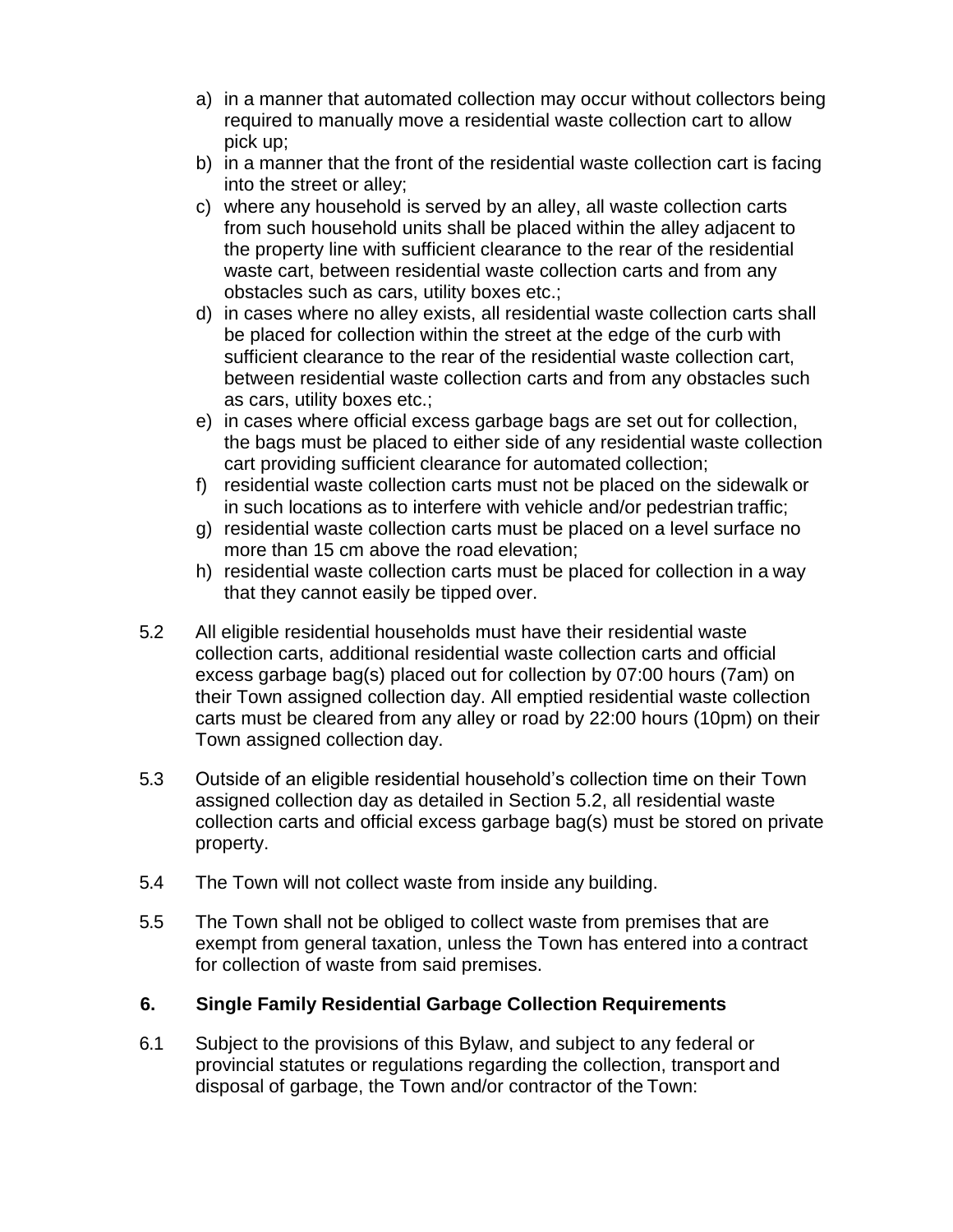- a) shall collect garbage from each eligible residential weekly in accordance with the rates and fees specified in the Rates, Fees and Charges Bylaw; and
- b) may collect garbage from premises other than an eligible residential household upon approval by the CAO in accordance with the rates and fees specified in the Rates, Fees and Charges Bylaw.
- 6.2 Unless special arrangements are authorized by the CAO, the Town and/or a Town approved contractor will not collect from any eligible residential household:
	- a) garbage in excess of one (1) residential garbage collection cart per household per week;
	- b) garbage in any waste receptacle or container that is not an official residential garbage collection cart;
	- c) garbage in a residential garbage collection cart that is loose or not contained with a bag;
	- d) garbage in a residential garbage collection cart which together with the cart exceeds the manufacturer's weight limit:
		- i. 120 litre cart fifty-nine (59) kilograms (130 pounds);
		- ii. 180 litre cart seventy-six (76) kilograms (168 pounds);
	- e) garbage in a residential garbage collection cart where items exceed the upper rim causing the cart lid to not fully close;
	- f) garbage in a residential garbage collection cart where any item, including an official excess garbage bag, is placed on top of the lid.
	- g) any garbage bag that is not placed within the Town's residential garbage collection cart or is not a Town of Okotoks official excess garbage bag;
	- h) an official excess garbage bag that exceeds fifteen (15) kilograms (33 pounds) in weight;
	- i) a residential garbage collection cart and/or official excess garbage bag that contains the following material:
		- i. recyclable material that is accepted in the Town's residential recycling cart;
		- ii. organic waste that is accepted in the Town's organic waste cart;
		- iii. yard waste that is accepted in the Town's organic waste cart;
		- iv. trade waste;
		- v. engine oil or oil filters;
		- vi. tree trunks, tree limbs, sod, and whole shrubs or bushes;
		- vii. discarded furniture, automobile parts, tires, and other household appliances or equipment;
		- viii. fences, gates, or other such fixtures;
		- ix. building waste;
		- x. dead animals;
		- xi. liquid waste or grease;
		- xii. waste that is unsafe for the collector to access or handle; or
		- xiii. waste that could cause environmental impairment.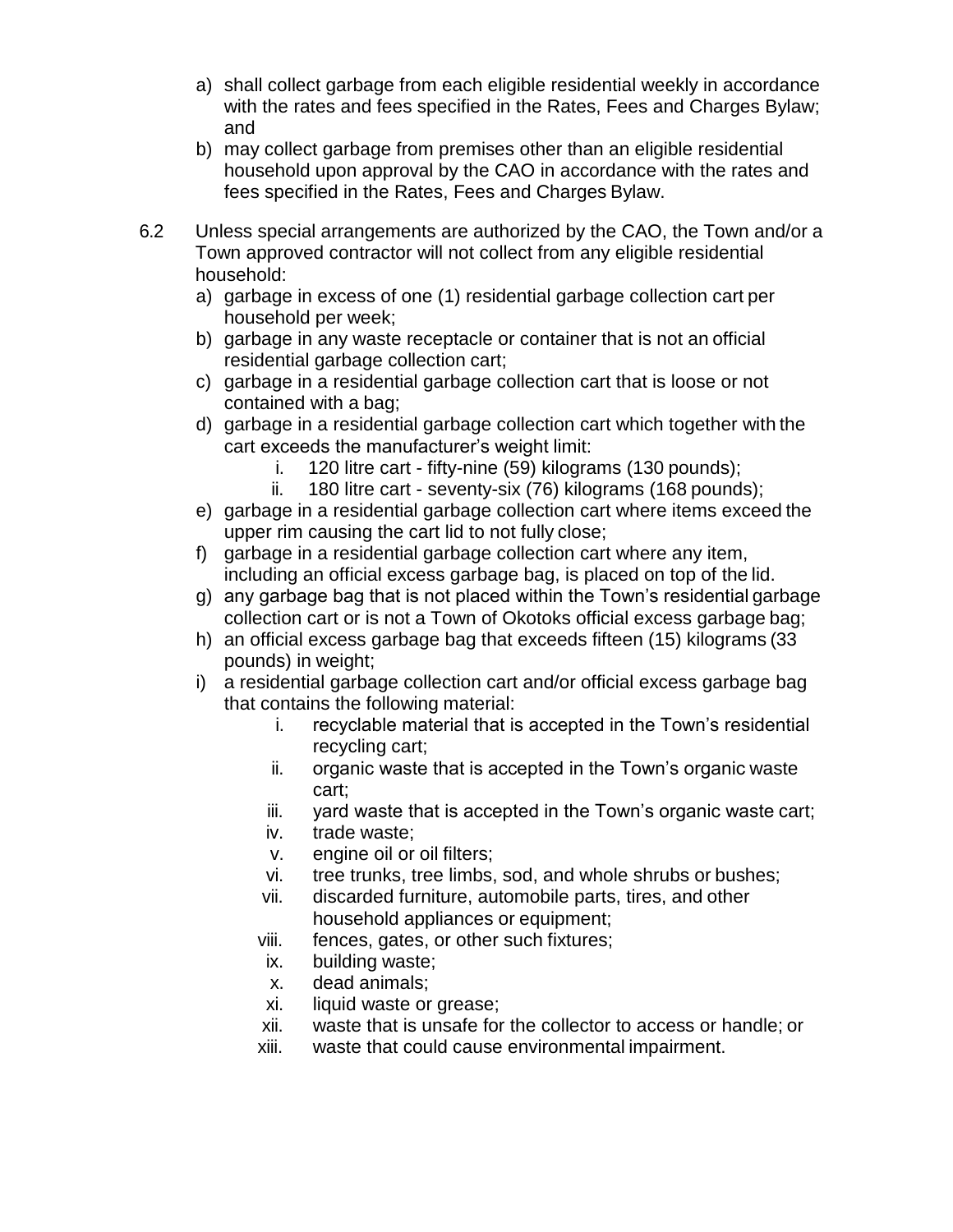6.3 Notwithstanding the provisions of Section 6.2, the Town and/or a Town approved contractor may collect garbage in excess of one residential garbage collection cart per week, provided that the owner of the eligible residential household has purchased an official excess garbage bag(s) from the Town and/or approved location on behalf of the Town, as approved by the CAO, at a rate as established in the Rates, Fees and ChargesBylaw.

# **7. Single Family Residential Recycling Collection Requirements**

- 7.1 Subject to the provisions of this Bylaw, and subject to any federal or provincial statutes or regulations regarding the collection, transport and disposal of recyclable material, the Town and/or contractor of the Town:
	- a) shall collect recyclable material from each eligible residential household subscribed to the Town's recycling collection service in accordance with the rates and fees specified in the Rates, Fees and Charges Bylaw; and
	- b) may collect recyclable material from premises other than an eligible residential household upon approval by the CAO in accordance with the rates and fees specified in the Rates, Fees and Charges Bylaw.
- 7.2 Unless special arrangements are authorized by the CAO, the Town and/or a Town approved contractor will not collect from any eligible residential household:
	- a) recyclable material in excess of one (1) residential recycling collection cart per household per week;
	- b) recyclable material in any waste receptacle or container that is not an official residential recycling collection cart;
	- c) recyclable material in a residential recycling collection cart which together with the cart exceeds the manufacturer's weight limit of one hundred and two (102) kilograms (224 pounds);
	- d) recyclable material in a residential recycling collection cart where items exceed the upper rim causing the cart lid to not fully close;
	- e) recyclable material in a residential recycling garbage collection cart where any item is placed on top of the lid.
	- f) a residential recycling collection cart that contains the following material:
		- i. any materials that are not recyclable material as approved by the CAO;
		- ii. any materials that are soiled;
		- iii. garbage
		- iv. organic waste
		- v. yard waste;
		- vi. trade waste;
		- vii. automobile parts;
		- viii. household appliances, electronics and equipment;
		- ix. pesticide containers;
		- x. personal hygiene and/or medical items; or
		- xi. materials that are unsafe for the collector to access or handle.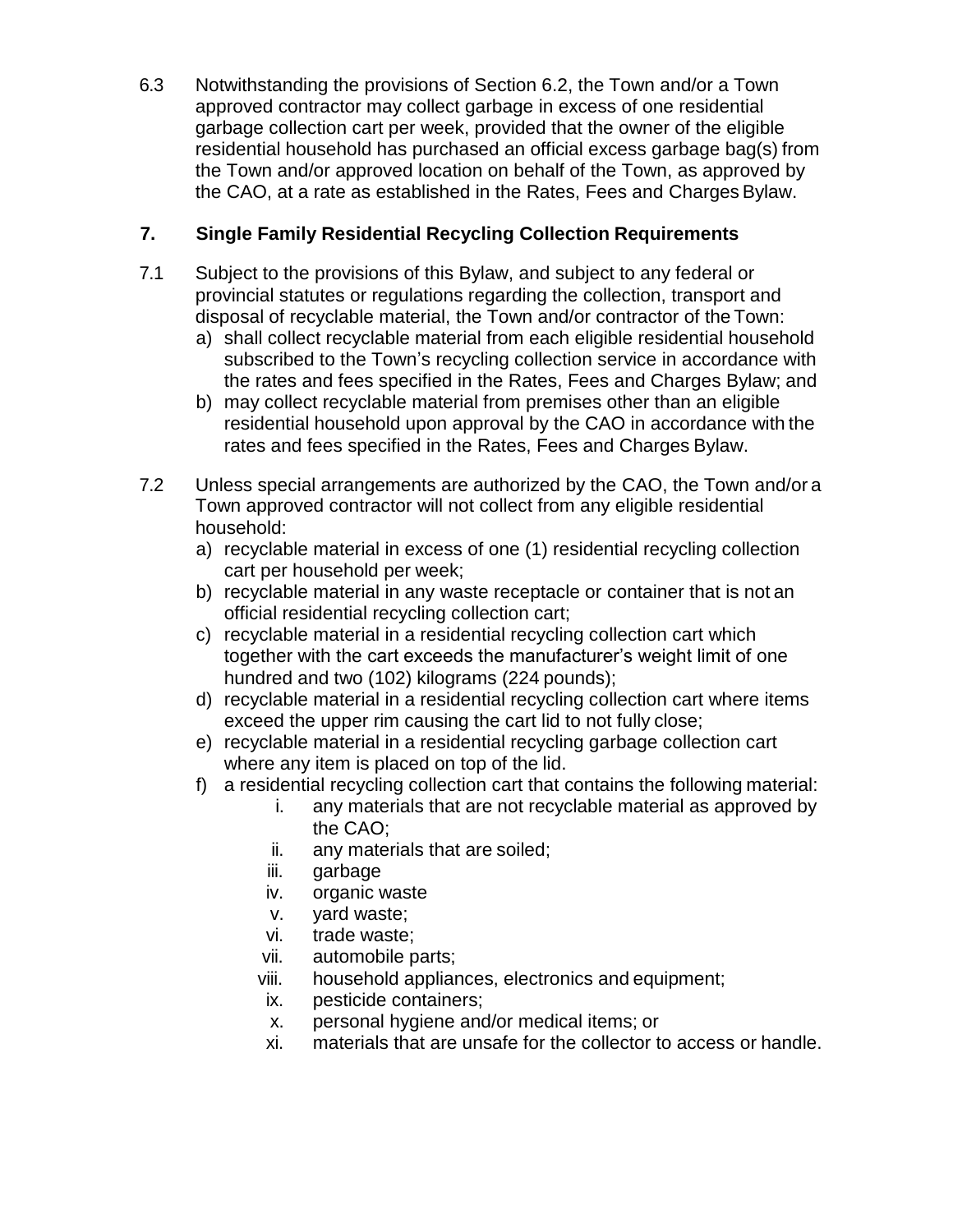- 7.3 Notwithstanding the provisions of Section 7.2, the Town and/or a Town approved contractor may collect recyclable material in excess of one residential recycling collection cart per week, provided that the owner of the eligible residential household has subscribed to an additional residential recycling collection cart subject to a rate as established in the Rates, Fees and Charges Bylaw.
- 7.4 All residents moving into their new homes will be required to subscribe to the Town's residential recycling collection cart service and will be subject to the rate as established in the Rates, Fees and Charges Bylaw.
- 7.5 All residents will be required to transition to the universal residential recycling collection car service upon ninety (90) days' notice should:
	- a) a local Materials Recycling Facility (MRF) become operational; and/or
	- b) the blue cart collection ceases to be contracted out to a private operator.

#### **8. Single Family Residential Organic Waste Collection Requirements**

- 8.1 Subject to the provisions of this Bylaw, and subject to any federal or provincial statutes or regulations regarding the collection, transport and disposal of organic waste, the Town and/or contractor of the Town:
	- a) according to the dates authorized by the CAO, shall collect organic waste from each eligible residential household weekly or bi-weekly in accordance with the rates and fees specified in the Rates, Fees and Charges Bylaw;
	- b) shall collect excess yard waste curbside from each eligible residential household that has purchased an official excess yard waste bag in accordance with the rates and fees specified in the Rates, Fees and Charges Bylaw; and
	- c) may collect organic waste from premises other than an eligible residential household upon approval by the CAO in accordance with the rates and fees specified in the Rates, Fees and Charges Bylaw.
- 8.2 Unless special arrangements are authorized by the CAO, the Town and/or a Town approved contractor will not collect from any eligible residential household:
	- a) organic waste in excess of one (1) residential organic waste collection cart per household per week;
	- b) organic waste in any waste receptacle or container that is not an official residential organic waste collection cart;
	- c) organic waste in a residential organic waste collection cart which together with the cart exceeds the manufacturer's weight limit:
		- i. 120 litre cart fifty-nine (59) kilograms (130 pounds);
	- d) organic waste in a residential organic waste collection cart where items exceed the upper rim causing the cart lid to not fully close;
	- e) organic waste in a residential organic waste collection cart where any item is placed on top of the lid;
	- f) yard waste that is not contained within a residential organic waste collection cart, official yard waste bag or with an official branch tag;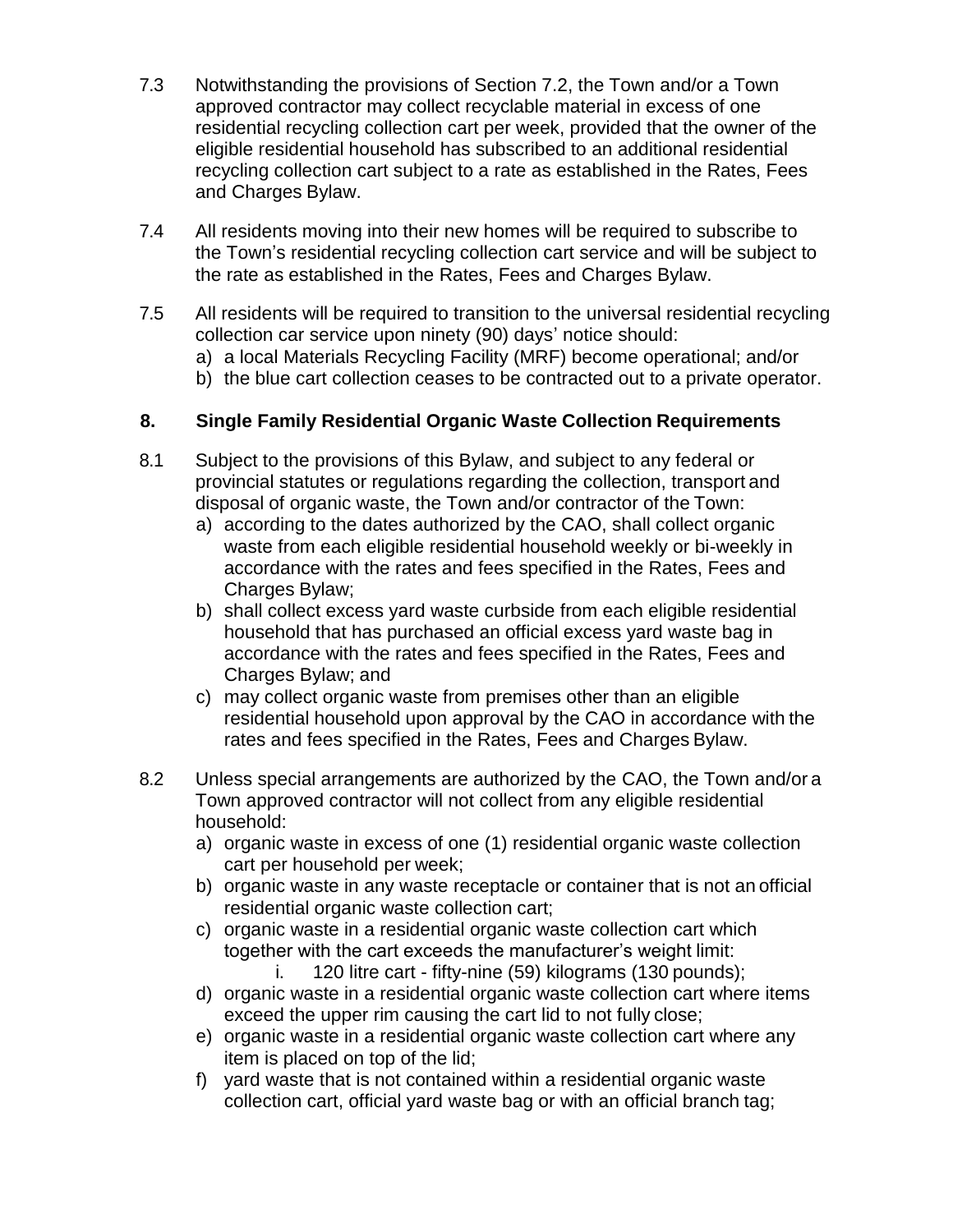- g) a residential organic waste collection cart or official excess yard waste bag that contains the following material:
	- i. any materials that are not organic waste as approved by the CAO;
	- ii. yard waste that is not contained within the definition of yard waste as described in Sections 2.25 and 2.52;
	- iii. garbage;
	- iv. pet waste;
	- v. dead animals that are not animal carcasses or bones from human consumption;
	- vi. personal hygiene and/or medical items; or
	- vii. materials that are unsafe for the collector to access or handle.
- 8.3 Notwithstanding the provisions of Section 8.2, the Town and/or a Town approved contractor may collect organic waste in excess of one residential organic waste collection cart per week and/or bi-weekly, provided that the owner of the eligible residential household has:
	- a) subscribed to an additional residential organic waste collection cart subject to a rate as established in the Rates, Fees and Charges Bylaw; and/or
	- b) purchased an official excess yard waste bag(s) or official branch tag from the Town and/or approved location on behalf of the Town, as approved by the CAO, at a rate as established in the Rates, Fees and Charges Bylaw, for the disposal of yard waste only.
- 8.4 The official excess yard waste bag or official branch tag will be offered for sale in locations approved by the CAO at the rate set out in the Fees, Rates and Charges Bylaw.
- 8.5 The Town and/or Town approved contractor will only collect an official excess yard waste bag(s) or official branch tag if placed at a household's front curb within the household's property line after the official excess yard waste bag(s) have been registered within the Town for pickup via phone or internet registration.
- 8.6 Frequency of collection and terms of collection pursuant to any excess yard waste collection service shall be as determined by the CAO.

# **9. Multi-Family Residential Waste Requirements**

- 9.1 Subject to the provisions of this Bylaw, and subject to any federal or provincial statutes or regulations regarding the storage, collection, transport and disposal of waste, the owner(s) and/or property manager of an apartment building, condominium or housing cooperative shall provide and service, unless otherwise specified by the CAO, at their own expense a sufficient number of waste receptacles and/or commercial containers to hold;
	- a) at minimum one week's accumulation of garbage produced from all units contained within the premises; and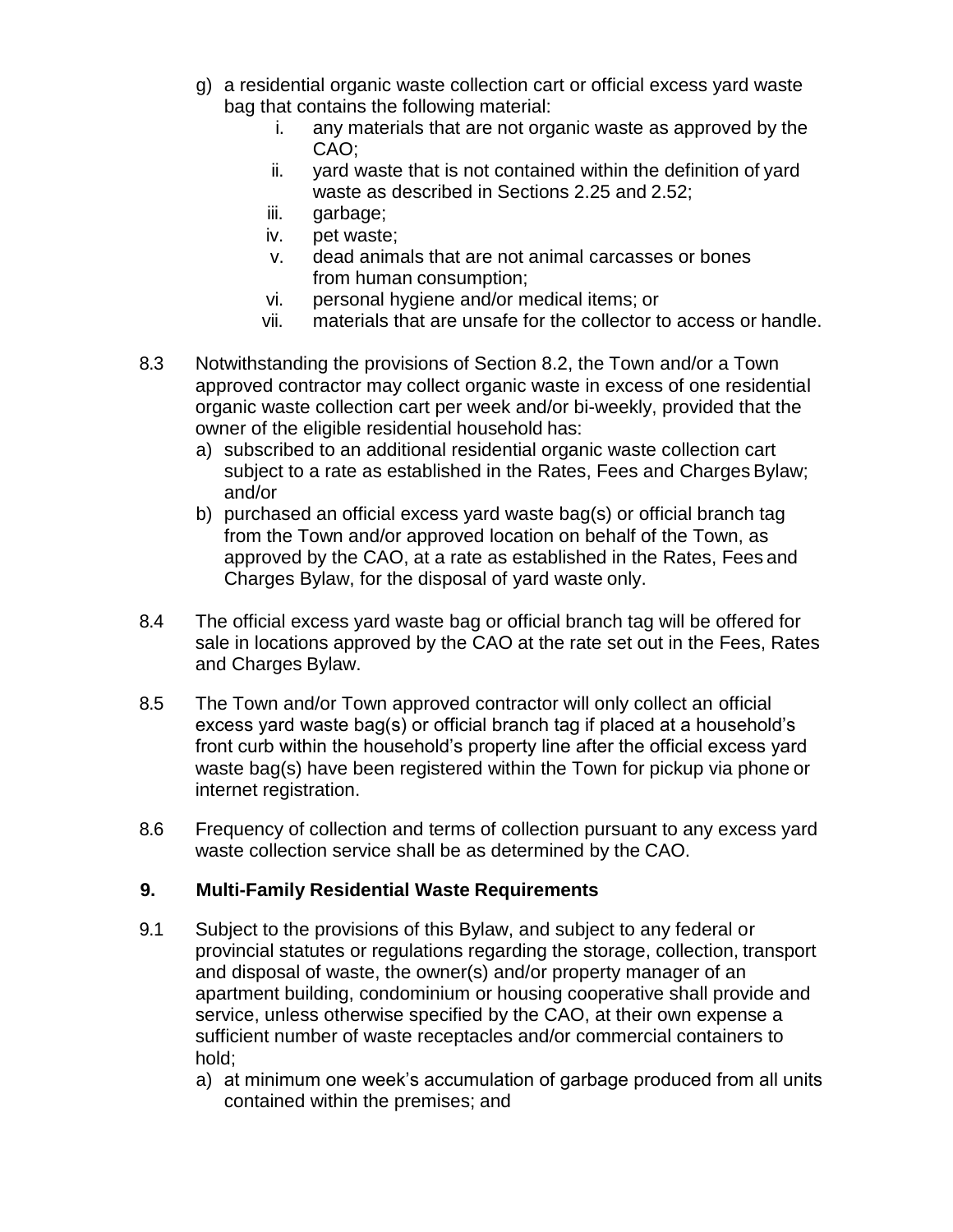- b) as of July 1, 2017, at minimum one week's accumulation of recyclable material as defined by the CAO and produced from all units contained within the premises; and
- c) as of January 1, 2018, at minimum one week's accumulation of organic material as defined by the CAO and produced from all units contained within the premises.
- 9.2 All waste streams identified in Section 9.1 must be collected in separate waste receptacles and/or commercial containers to prevent cross contamination.
- 9.3 Subject to the provisions of this Bylaw, and subject to any federal or provincial statutes or regulations regarding the collection, transport and disposal of waste, the owner(s) and/or property manager of any premises specified in Section 9.1, producing waste shall:
	- a) provide and maintain on the premises in a clean and sanitary condition a sufficient number of waste receptacles or commercial containers to store the waste;
	- b) not permit his/her premises or adjacent premises to become untidy and unsightly due to waste;
	- c) periodically have the garbage collected and disposed of at a regulated garbage disposal site;
	- d) periodically have the recyclable material collected and disposed of at regulated material recovery facility (MRF);
	- e) periodically have the organic waste collected and disposed of at organic waste processing facility;
	- f) not permit waste to blow off the premises, and immediately recapture any waste that does blow away and place them in a waste receptacle or commercial container;
	- g) if necessary, pursuant to the direction of the CAO, fence all or part of the premises or construct any structure necessary to contain the building waste.
- 9.4 The owner(s) and/or property manager of any premises specified in Section 9.1, shall ensure that sufficient waste receptacles for the specific collection of waste are located throughout the premises and grounds at all times and are:
	- a) suitably weighted and anchored so that they are weatherproof and animal proof;
	- b) of suitable size and number to contain all waste generated from the premises and users thereof;
	- c) placed in locations convenient for the users or occupants of the premises so as to discourage the littering of waste; and
	- d) emptied on a regular basis into the main waste receptacles or commercial containers.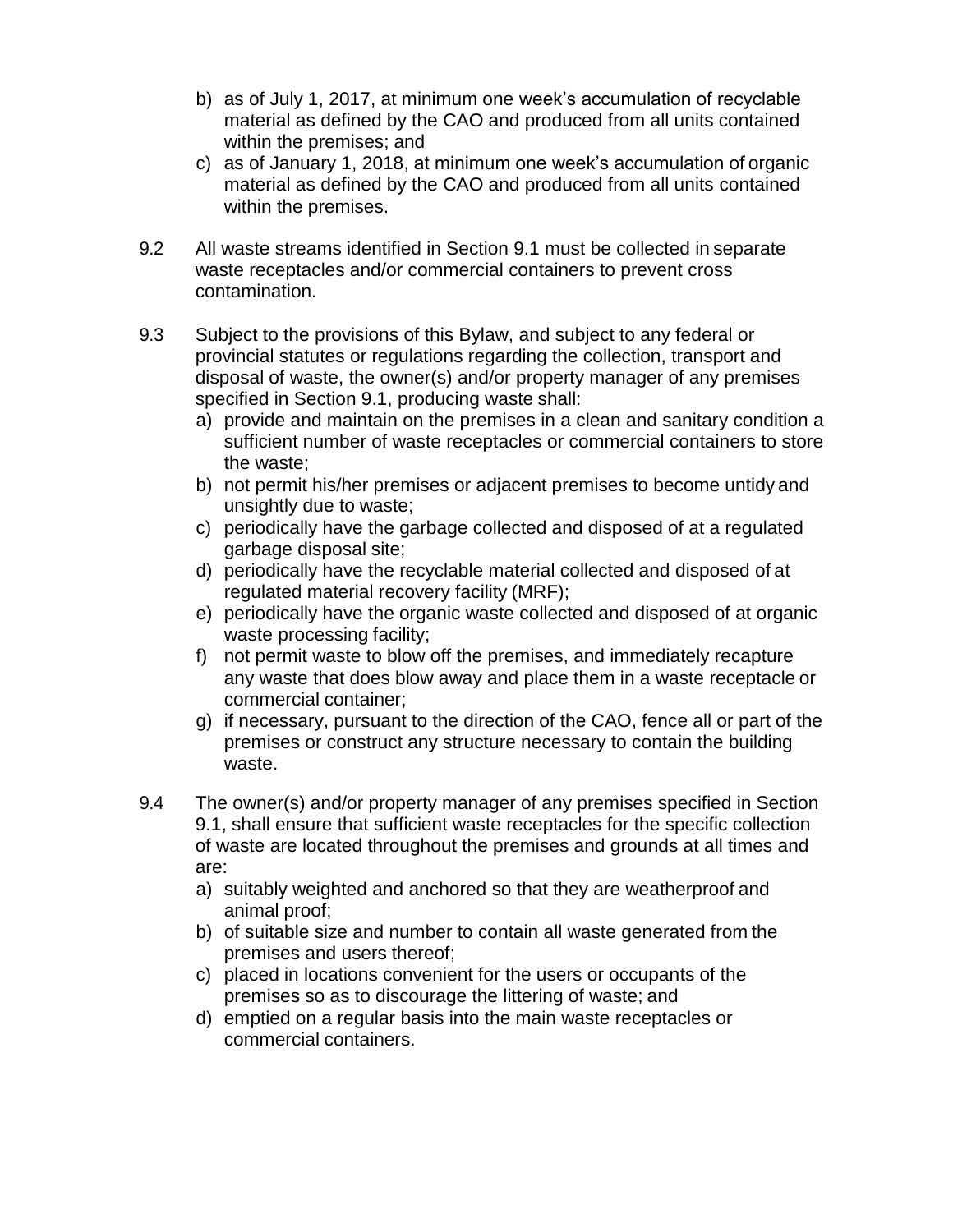- 9.5 The owner(s) and/or property manager of a premises who provides waste receptacles or commercial containers in accordance with the requirements of Section 9.1 shall limit the weight of the contents to the manufacturer's recommended specifications and shall maintain them in a clean and sanitary condition at all times.
- 9.6 Any premises that generates waste and does not have the waste removed in a manner satisfactory to the CAO, the Town may proceed to remove the waste and the owner shall be responsible for the costs of such removal.

# **10. Non Residential Waste Requirements**

- 10.1 Subject to the provisions of this Bylaw, and subject to any federal or provincial statutes or regulations regarding the storage, collection, transport and disposal of waste, the owner(s) and/or property manager of a commercial premises, industrial premises or institutional premises shall provide, unless otherwise specified by the CAO, at their own expense a sufficient number of waste receptacles and/or commercial containers to hold;
	- a) at minimum one week's accumulation of garbage; and
	- b) as of January 1, 2018, at minimum one week's accumulation of recyclable material as defined by the CAO ; and
	- c) as of January 1, 2019, at a minimum one week's accumulation of organic material as defined by the CAO .
- 10.2 The owner of a premises who provides waste receptacles or commercial containers in accordance with the requirements of Section 10.1 and other optional waste collection services such as the collection of recyclable material and/or organic waste, shall limit the weight of the contents to the manufacturer's recommended specifications.
- 10.3 The owner(s) and/or property manager of any premises specified in Section 10.1, producing waste shall:
	- a) provide and maintain on the premises in a clean and sanitary condition a sufficient number of waste receptacles or commercial containers to store the waste;
	- b) not permit his/her premises or adjacent premises to become untidy and unsightly due to building waste;
	- c) periodically have the waste collected and disposed of at a regulated disposal site;
	- d) not permit waste to blow off the premises, and immediately recapture any waste that does blow away and place them in a waste receptacle or commercial container; and
	- e) if necessary, pursuant to the direction of the CAO, fence all or part of the premises or construct any structure necessary to contain the building waste.
- 10.4 The owner(s) and/or property manager of any premises specified in Section 10.1, shall ensure that sufficient waste receptacles for the collection of waste are located throughout the premises at all times and are: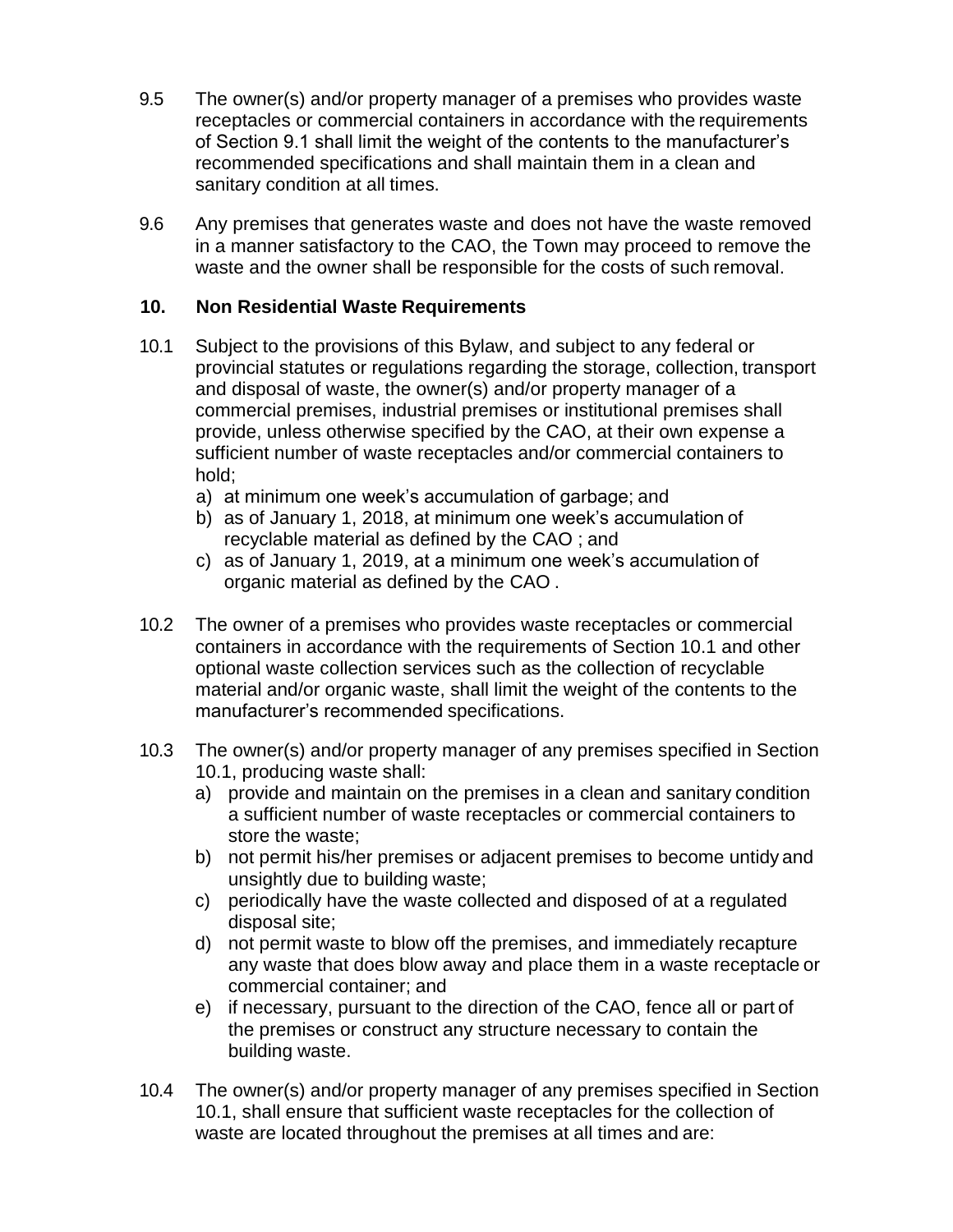- a) maintained in good condition;
- b) suitably weighted and anchored so that they are weatherproof and animal proof;
- c) of suitable size and number to contain all waste generated from the premises and users thereof;
- d) placed in locations convenient for the users or occupants of the premises so as to discourage the littering of waste; and
- e) emptied on a regular basis into a main waste receptacle or commercial container.
- 10.5 The owner(s) and/or property manager of the property, at their own expense, shall be responsible for collection and removal of trade waste generated from any premises specified in Section 10.1.
- 10.6 When an eligible residential household contains a commercial, industrial and/or institutional or any other service that requires a business license, the Town shall only be responsible for the collection and disposal of residential garbage.
- 10.7 Any premises that generates trade waste and does not have the waste removed in a manner satisfactory to the CAO, the Town may proceed to remove the waste and the owner shall be responsible for the costs of such removal.

#### **11. Levying and Collection of Fees and Charges**

- 11.1 Any owner of a premises from which waste is collected and disposed of by the Town pursuant to this Bylaw shall be invoiced for and pay bi-monthly charges for the collection, removal and disposal/processing of waste, in accordance with the rates and fees specified in the Rates, Fees and Charges Bylaw.
- 11.2 All charges levied and invoiced pursuant to this Bylaw shall become due and payable and collected as per the Rates, Fees and Charges Bylaw.
- 11.3 An owner of a premises is liable for the payment of fees levied pursuant to this Bylaw until such time that they have given notice to the Town that they are vacating the premises, and they shall not be liable for any fees levied after the date they move out of the premises.
- 11.4 An owner of an eligible residential household shall pay the rates and charges levied pursuant to this Bylaw without an option for the use of the service.
- 11.5 The owners and/or property manager of a multi-family residential premises shall at their own expense cause all waste material to be removed from the premises and disposed of at regular intervals not more than one week apart.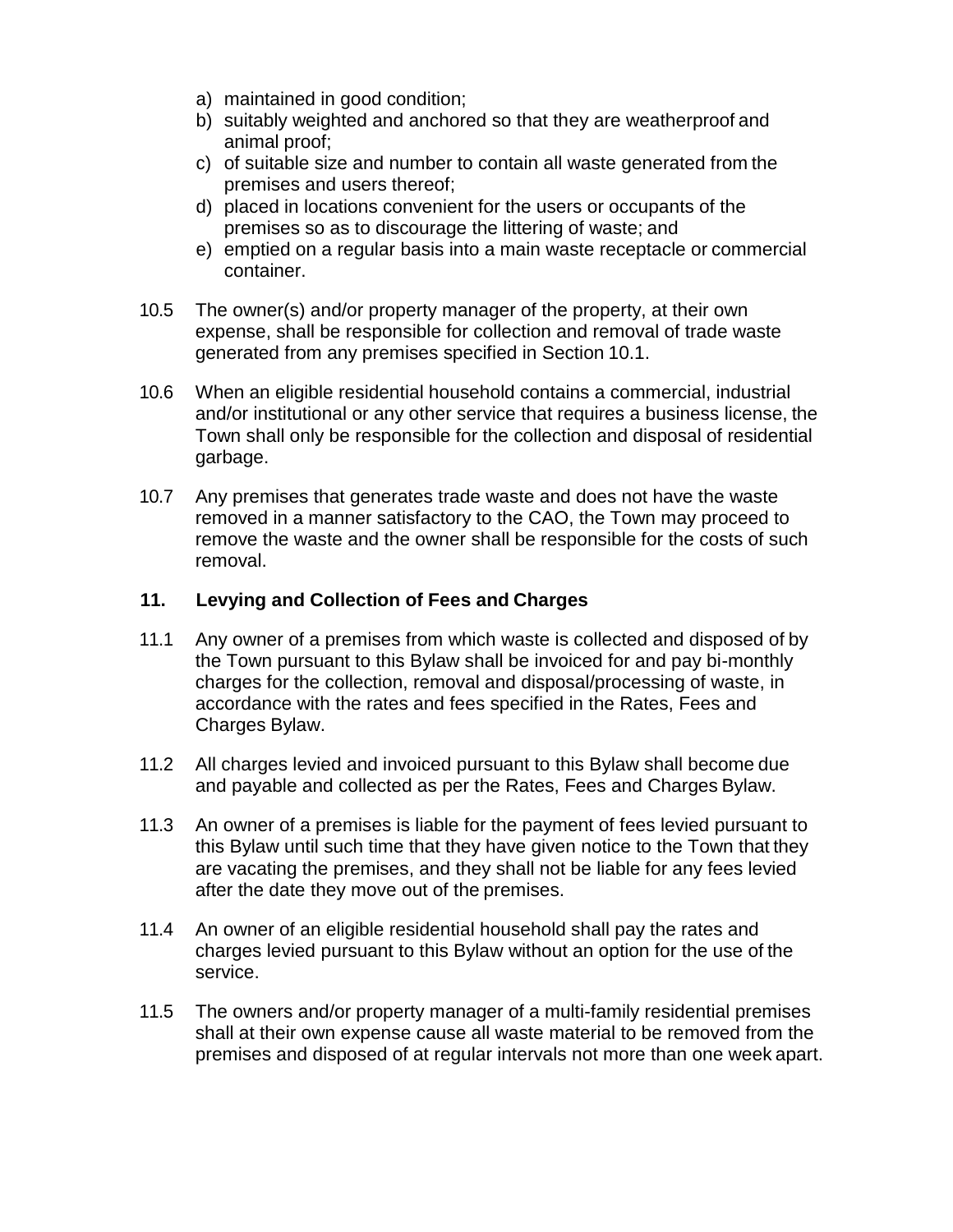- 11.6 An owner and/or property manager of a commercial, industrial premises or public sector premises shall at their own expense cause all waste to be removed from the premises and disposed of at regular intervals not more than one week apart.
- 11.7 The owners and/or property manager of a multi-family residential or nonresidential premises may make their own arrangements for collection of waste material, or they may contract with the Town for collection of the waste material. The terms and conditions of said contract shall be as determined by the CAO.

# **12. Recycling/Eco Centres**

- 12.1 A person delivering recyclable material to a recycling/eco centre established by or operated on behalf of the Town shall:
	- a) deposit only acceptable recyclable material, as determined by the CAO;
	- b) deposit such recyclable material in the place and manner directed by the CAO.

# **13. Authority of the CAO (Bylaw 41-18)**

- 13.1 The CAO has the authority to direct that waste be set-out in a manner that varies from the provisions of this Bylaw, if in the opinion of the CAO, the exception or direction is reasonably required or necessary to promote:
	- a) efficiency in collection of waste;
	- b) the safety of residents, motorists, pedestrians and collectors;
	- c) the safe and efficient use of Automated Collection trucks; or
	- d) the protection of the environment.

# **14. Enforcement**

- 14.1 Wherever the CAO has reason to believe that an owner has contravened any section of this Bylaw, the Town may proceed to carry out the required activity, and the owner shall be liable to the Town for all costs incurred in doing so.
- 14.2 Any action taken by the Town under Section 13.1 does not absolve the owner of any liability for prosecution of an offence under the terms of this Bylaw.

# **15. Violation Tags and Violation Tickets**

- 15.1 Any Peace Officer who has reasonable and probable grounds to believe that any person has contravened any provision of this Bylaw, may issue and serve:
	- a) a violation tag allowing a payment of the specified penalty to the Town; or
	- b) a violation ticket pursuant to the provisions of Part 2 or Part 3 of the Provincial Offences Procedures Act.
- 15.2 The violation tag referred to in Section 14.1 shall be in such form as the CAO may determine.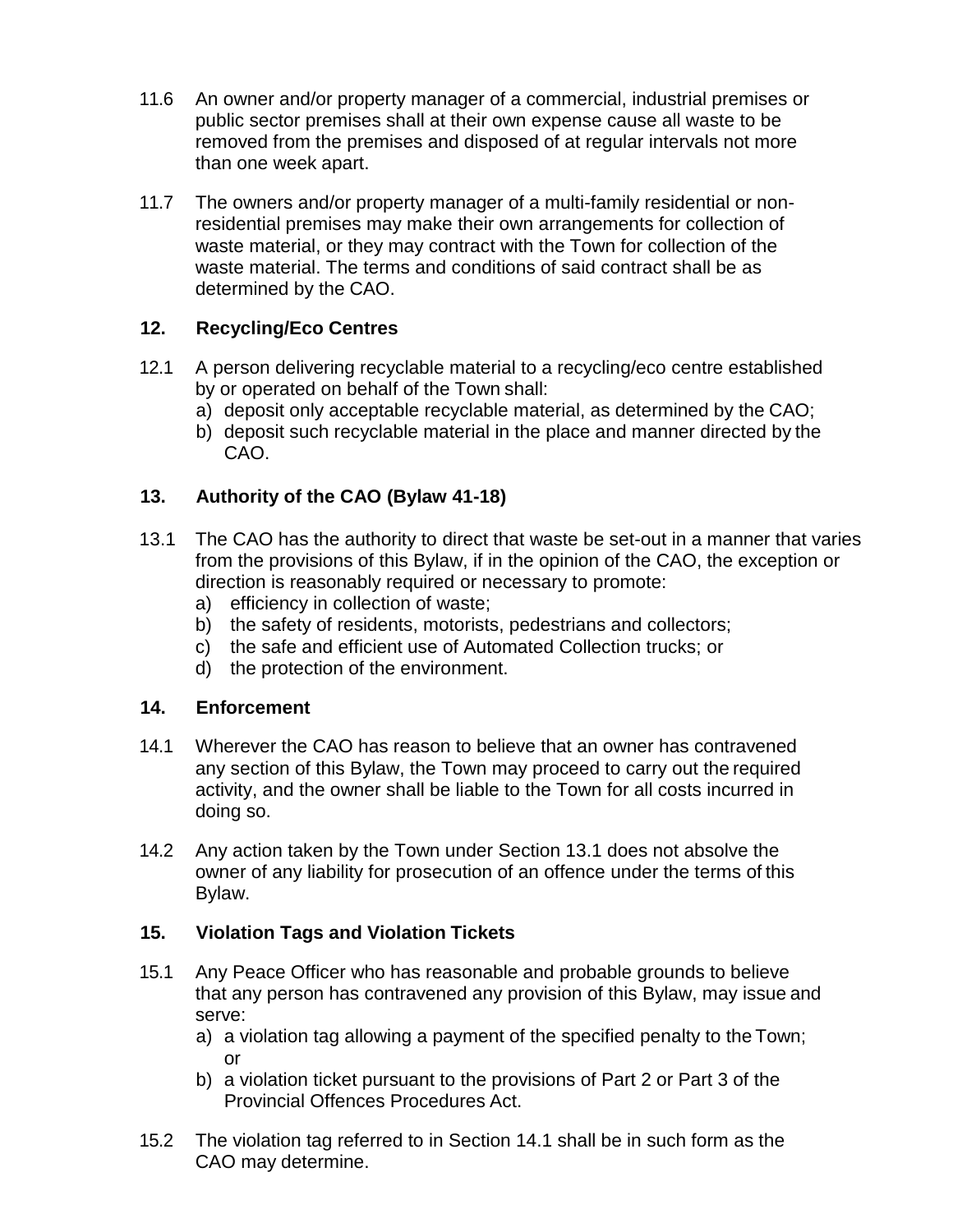- 15.3 Service of a violation tag will be sufficient if it is:
	- a) personally served upon the owner or occupant of the premises;
	- b) served by regular mail upon the owner of the premises at the address shown on the Town's tax rolls; or
	- c) placed on or attached in a conspicuous location on the premises.
- 15.4 A person who pays the amount specified on a violation tag in respect of a contravention of a provision of this Bylaw, within the time allowed for payment as specified on the violation tag, shall not be liable for prosecution for the contravention. A person who is issued a violation tag that does not pay the specified amount within the specified time is subject to further prosecution under this Bylaw.
- 15.5 If a violation ticket is issued in respect to an offence, the violation ticket may:
	- a) specify the penalty established by this Bylaw for the offence; or
	- b) require a person to appear in Court without the option of making a voluntary payment.
- 15.6 A person who wishes to plead guilty to an offence may:
	- a) if a violation ticket is issued in respect of the offence; and
	- b) if the violation ticket specifies the penalty amount established by this Bylaw for the offence;

make a voluntary payment equal to the specified penalty by delivering the violation ticket and the specified penalty to the Provincial Courthouse specified on the violation ticket.

# **16. General Penalty Provision**

16.1 Any person who violates any provision of this Bylaw is guilty of an offence and is liable upon conviction to a maximum fine of Ten Thousand (\$10,000) Dollars or in default of payment of the fine to imprisonment for a period not exceeding one (1) year, or to both a fine and imprisonment in such amounts.

# **17. Minimum and Specified Penalties**

- 17.1 The specified penalty for a violation of any provision of this Bylaw is Two Hundred Fifty (\$250) Dollars and the minimum penalty allowable for any such violation is Two Hundred Fifty (\$250) Dollars.
- 17.2 Notwithstanding Section 16.1 of this Bylaw, if a person violates the same provision of this Bylaw two or more times within a one-year period, the minimum specified penalty or penalty allowable for the second and subsequent such violation shall be a fine in the amount of Five Hundred (\$500) Dollars.
- 17.3 It is the intention of the Council that all offences created pursuant to this Bylaw be construed and considered as strict liability offences.